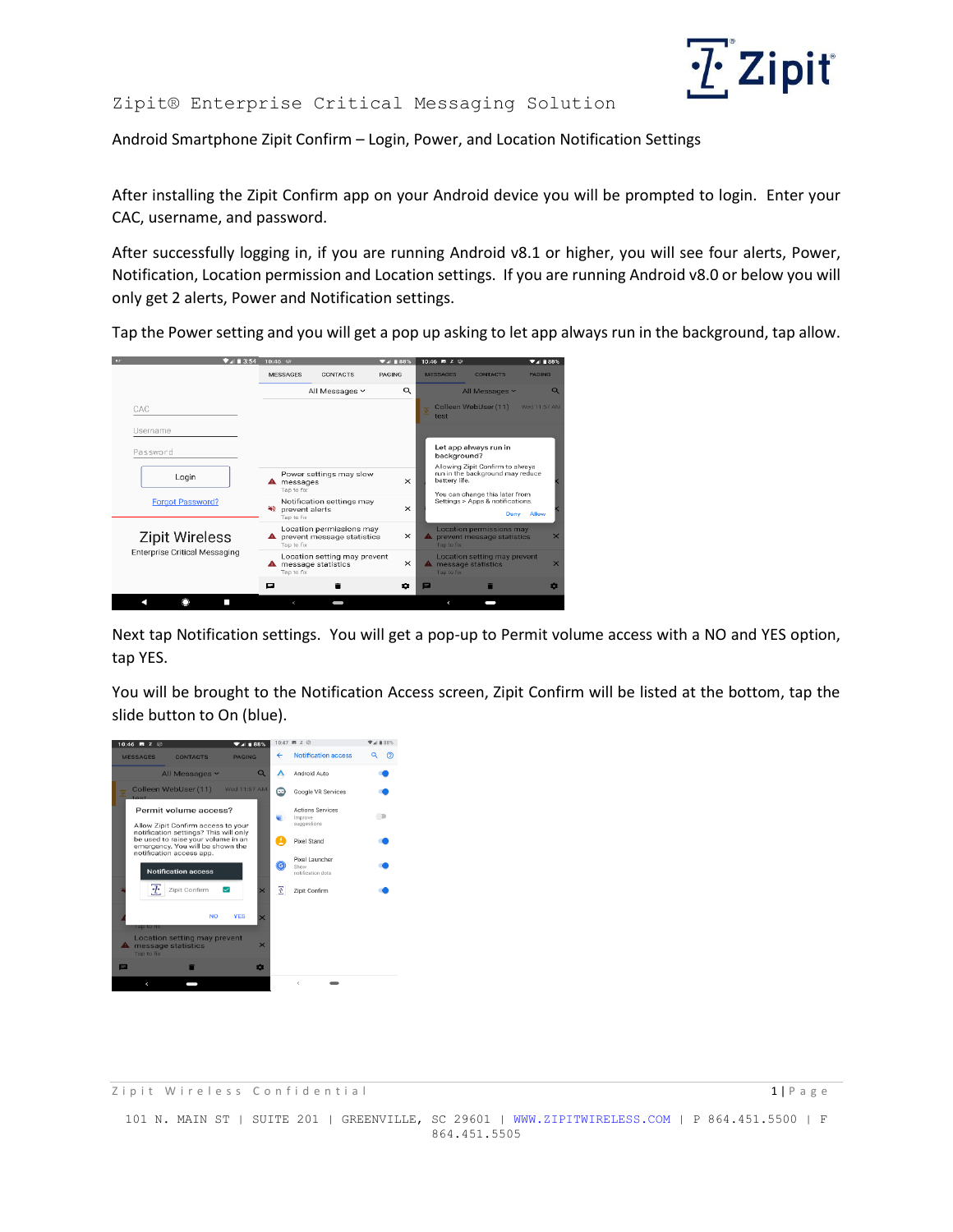## $\underline{?'}$  Zipit

## Zipit® Enterprise Critical Messaging Solution

Android Smartphone Zipit Confirm – Login, Power, and Location Notification Settings

You will then get a pop-up to allow notification access from Zipit Confirm. Tap Allow which will take you back to the Notification Access screen, then tap the return arrow in the bottom left corner (<).



Tap the location permission. And then tap the Allow Zipit Confirm to access the devices locations.



101 N. MAIN ST | SUITE 201 | GREENVILLE, SC 29601 | [WWW.ZIPITWIRELESS.COM](http://www.zipitwireless.com/) | P 864.451.5500 | F 864.451.5505